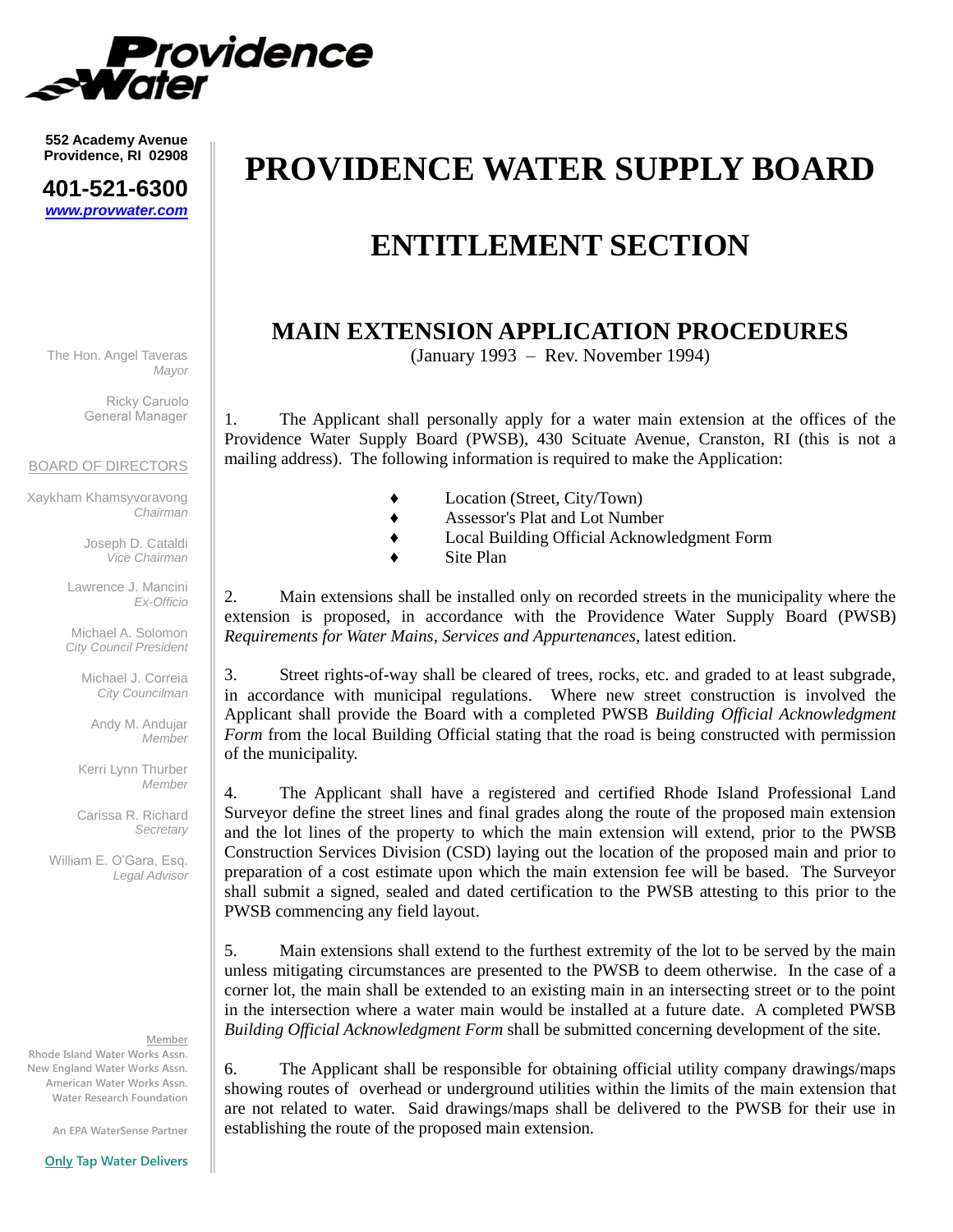

MAIN EXTENSION APPLICATION PROCEDURES January 1993 – Rev. November 1994 Page 2 of 3

- 7. **The Applicant shall obtain written verification from the local Fire Department stating whether or not a fire hydrant is required on the main extension and submit same to the PWSB as part of the application process. For large involved projects, several hydrants may be required. Therefore, it is a requirement that the Fire Department, along with their letter, mark a copy of the Applicant's site plan with the desired hydrant location(s) marked plainly thereon.**
- 8. Prior to the CSD locating the route of the proposed main in the field, the Applicant shall submit all permits that may be required to work in the public right-of-way, i.e. municipal side-walk/street opening, Rhode Island Department of Transportation Physical Alteration Permit and/or Utility Permit, etc.
- 9. The Applicant shall be responsible for saw cutting the road/sidewalk and/or police protection, as necessary. Jackhammering is not allowed. The Applicant is responsible for permanent restoration of the pavement.
- 10. A Contractor, licensed to do work in the State of Rhode Island and who must be approved by the PWSB to work on water system facilities, shall be hired by the Applicant. Prior to commencing any work, the Contractor shall meet with the CSD for the purpose of discussing water main installation regulations, procedures, policies and project schedules.
- 11. The Contractor shall take out and maintain, for the duration of the work and for no less than one (1) year after completion and final acceptance of the work, such Public Liability and Property Damage Insurance as shall protect him/her and any sub-contractor performing the work from claims and damages for personal injury, including accidental death; as well as from claims for property damages which may arise from operations performed in accomplishing the work, whether such operations be by himself/herself or by any sub-contractor, or by anyone directly employed by either of them. Furthermore, the designated insurance carrier shall submit insurance endorsements listing the City of Providence, Providence Water Supply Board and its officers and agents as co-insured on the General Liability Insurance in accordance with the requirements of the City of Providence. The amount of coverage of insurance shall be as follows:

Commercial Liability Insurance with limits of not less than \$1,000,000 per occurrence, combined single limit, for bodily injury and/or property damage liability. Products/completed operation, independent contractors, and contractual liability coverages are to be included. **The City of Providence, Providence Water Supply Board is to be named as an additional insured.**

The Contractor will submit to the PWSB, for approval, the name of any firm or corporation that is proposed to furnish the insurance. The insurance carrier shall be a company with no less than a 'B' rating.

The insurance protection furnished by the Contractor shall in no way limit the Contractor of its responsibility to indemnify and save harmless the Providence Water Supply Board.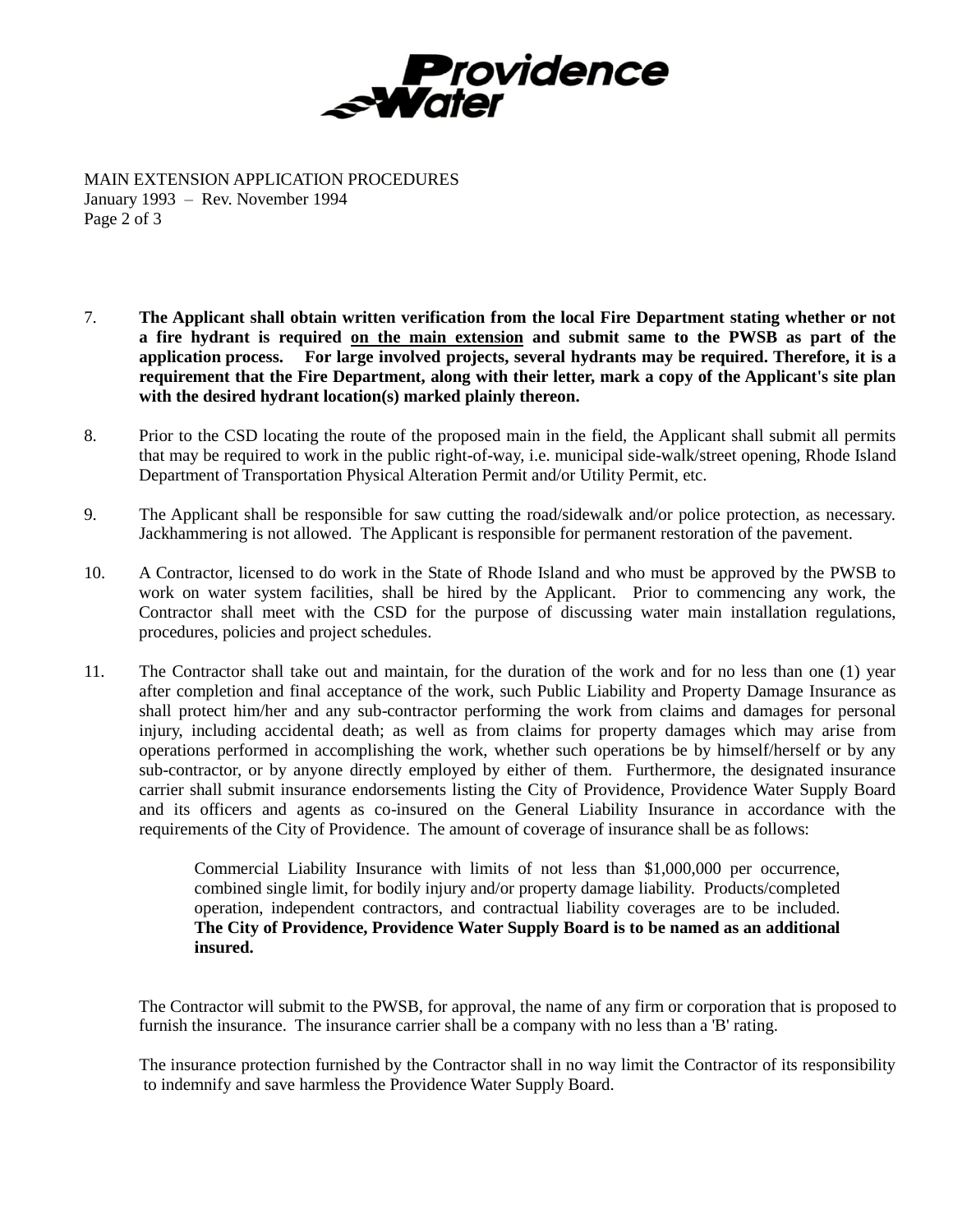

MAIN EXTENSION APPLICATION PROCEDURES January 1993 – Rev. November 1994 Page 3 of 3

> The Contractor and any Subcontractor(s) selected to do the work shall supply the PWSB with three (3) copies of Certificate of Insurance prior to commencing work. The Certificate shall include the following information:

> > Name and address of the Insured.

Policy Number and type or types of insurance in force thereunder on the date borne by such Certificate.

Expiration date of the policy and the limit or limits of liability thereunder on the date borne by such Certificate.

A statement that the insurance of the type afforded by the policy applies to all the operations on and at the site of the project which are undertaken by the Insured during the performance to his/her contract or sub-contract.

A statement that shall specify that the insurance carrier shall provide thirty (30) days advance written notice of cancellation or termination to the Chief Engineer of the Providence Water Supply Board.

- 12. The Applicant shall pay, to the PWSB, an application fee for the Main Extension prior to approval of the application. Said fee shall be based upon the total length of the extension in accordance with the current PWSB *Terms and Conditions Service Fee Schedule*.
- 13. Before the Contractor commences any work, the application process shall be complete with all necessary paperwork, permits, fees, etc. No work shall commence until the Applicant receives written approval for extending the main from the PWSB. The CSD shall be notified at least 48 hours in advance of commencing construction.
- 14. Upon PWSB acceptance of the completed installation, all mains, hydrants, valves and appurtenances shall become the full property of the Providence Water Supply Board, and shall be guaranteed by the Contractor for a period of one (1) year. The Contractor shall be responsible for work performed by subcontractors.

By: *Peter LePage 10-26-94*

Sr Manager of Engineering Date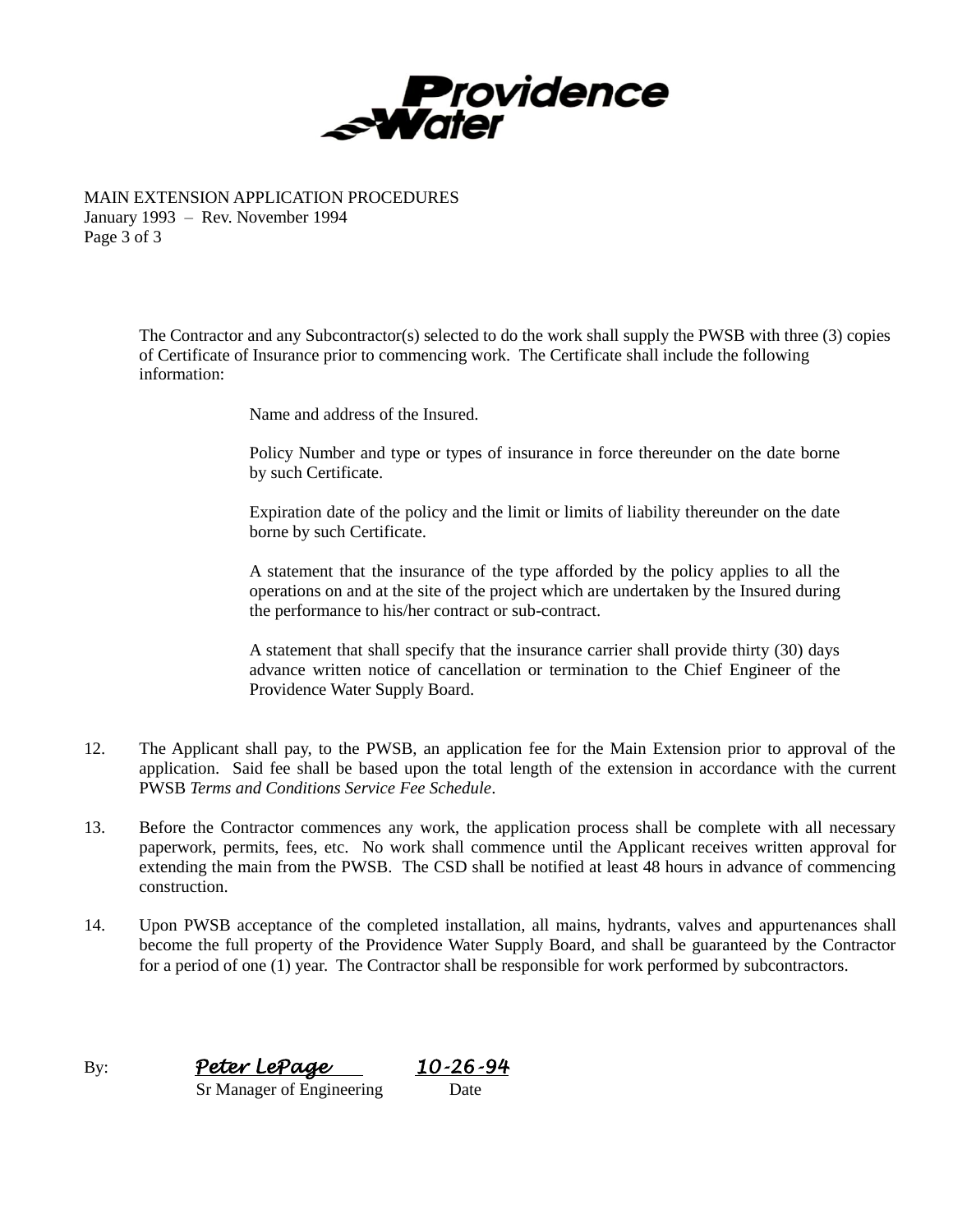

| 401-521-6300      |  |
|-------------------|--|
| www.provwater.com |  |

The Hon. Angel Taveras *Mayor*

> Ricky Caruolo *General Manager*

#### BOARD OF DIRECTORS

Xaykham Khamsyvoravong *Chairman*

> Joseph D. Cataldi *Vice Chairman*

Lawrence J. Mancini *Ex-Officio*

Michael A. Solomon *City Council President*

Michael J. Correia *City Councilman*

> Andy M. Andujar *Member*

Kerri Lynn Thurber *Member*

Carissa R. Richard *Secretary*

William E. O'Gara, Esq. *Legal Advisor*

**Member Rhode Island Water Works Assn. New England Water Works Assn. American Water Works Assn. Water Research Foundation** 

**An EPA WaterSense Partner**

# **PROVIDENCE WATER SUPPLY BOARD APPLICATION FOR MAIN EXTENSION**

## **APPLICANT INFORMATION**

| NAMF<br>********** |  |  |  |
|--------------------|--|--|--|
|                    |  |  |  |

STREET ADDRESS: \_\_\_\_\_\_\_\_\_\_\_\_\_\_\_\_\_\_\_\_\_\_\_\_\_\_\_\_\_\_\_\_\_\_\_\_\_\_

CITY / TOWN: \_\_\_\_\_\_\_\_\_\_\_\_\_\_\_\_\_\_\_\_\_\_\_\_\_\_\_\_\_\_\_\_\_\_\_\_\_\_\_\_\_\_\_

TELEPHONE NUMBER: \_\_\_\_\_\_\_\_\_\_\_\_\_\_\_\_\_\_\_\_\_\_\_\_\_\_\_\_\_\_\_\_\_\_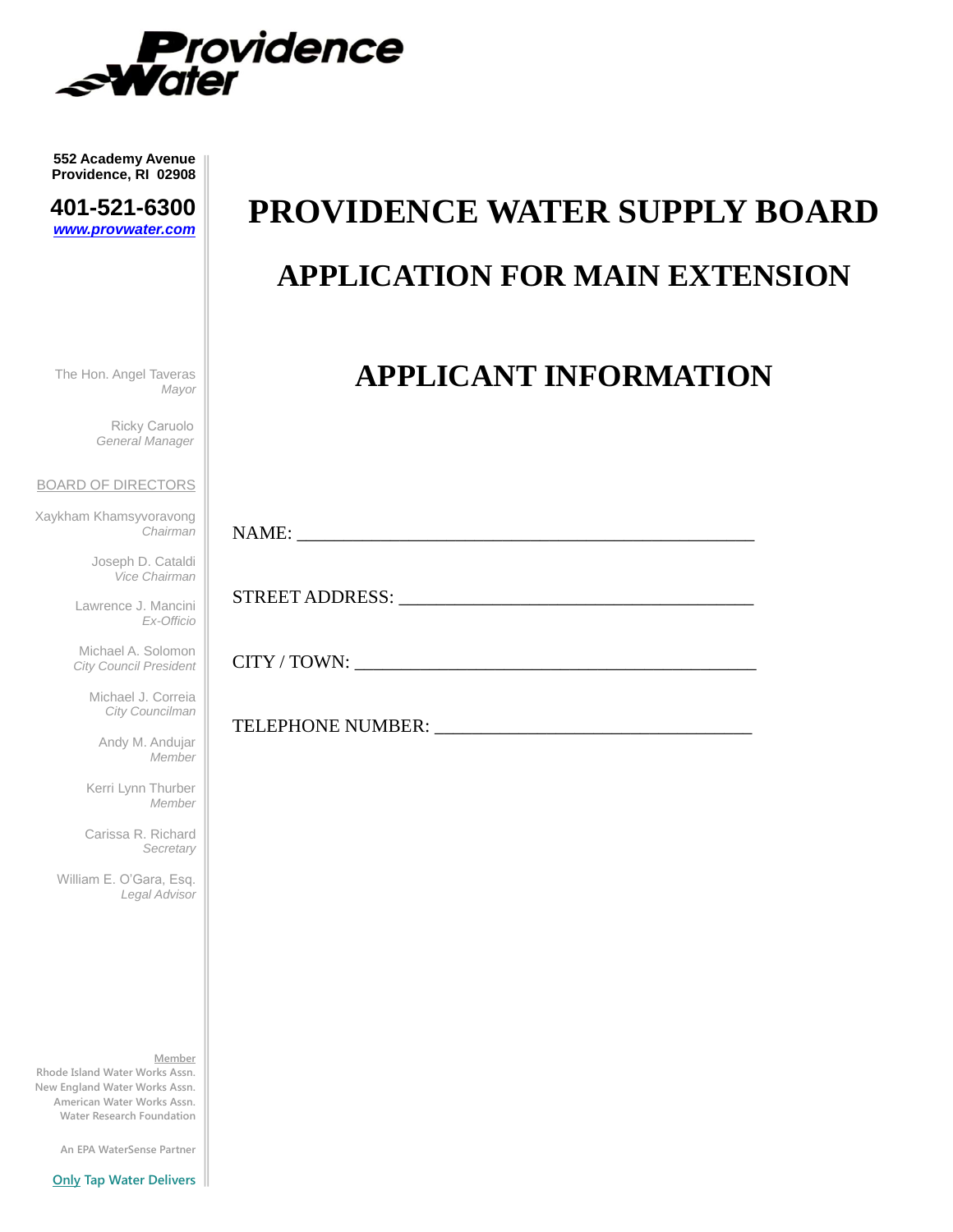

| 552 Academy Avenue<br>Providence, RI 02908                                                              |                                                                                                                                                                                                                                                                                                                                             |
|---------------------------------------------------------------------------------------------------------|---------------------------------------------------------------------------------------------------------------------------------------------------------------------------------------------------------------------------------------------------------------------------------------------------------------------------------------------|
| 401-521-6300<br>www.provwater.com                                                                       | Mr. Andrew M. Pion<br><b>Manager of Construction Services</b><br>Providence Water Supply Board<br>552 Academy Avenue<br>Providence, Rhode Island 02908                                                                                                                                                                                      |
| The Hon. Angel Taveras<br>Mayor                                                                         | <b>SUBJECT:</b><br><b>Request for Contractor Approval</b><br><b>Water Main Extension</b>                                                                                                                                                                                                                                                    |
| Ricky Caruolo<br>General Manager                                                                        | Dear Mr. Pion:                                                                                                                                                                                                                                                                                                                              |
| <b>BOARD OF DIRECTORS</b>                                                                               | This letter is a request for approval to hire the following named contractor:                                                                                                                                                                                                                                                               |
| Xaykham Khamsyvoravong<br>Chairman                                                                      |                                                                                                                                                                                                                                                                                                                                             |
| Joseph D. Cataldi<br>Vice Chairman                                                                      |                                                                                                                                                                                                                                                                                                                                             |
| Lawrence J. Mancini<br>Ex-Officio                                                                       |                                                                                                                                                                                                                                                                                                                                             |
| Michael A. Solomon<br><b>City Council President</b>                                                     |                                                                                                                                                                                                                                                                                                                                             |
| Michael J. Correia<br>City Councilman                                                                   | to install the water main extension on                                                                                                                                                                                                                                                                                                      |
| Andy M. Andujar<br>Member                                                                               | CITY/TOWN<br>herein named contractor has been approved by Providence Water, my contractor will<br>submit a "Public Liability and Property Damage Insurance Certificate" in the                                                                                                                                                              |
| Kerri Lynn Thurber<br>Member                                                                            | amount required by Providence Water. It is understood that the Insurance Certificate<br>must be delivered to your attention prior to the date agreed upon for a Pre-Construction                                                                                                                                                            |
| Carissa R. Richard<br>Secretary                                                                         | Conference.                                                                                                                                                                                                                                                                                                                                 |
| William E. O'Gara, Esq.<br>Legal Advisor                                                                | I further understand that, upon acceptance of the completed installation by Providence<br>Water, all water mains, fire hydrants, valves and appurtenances installed with this main<br>extension, shall become the full property of Providence Water and shall be guaranteed by<br>the herein named contractor for a period of one (1) year. |
|                                                                                                         |                                                                                                                                                                                                                                                                                                                                             |
|                                                                                                         |                                                                                                                                                                                                                                                                                                                                             |
| Member<br>Rhode Island Water Works Assn.<br>New England Water Works Assn.<br>American Water Works Assn. |                                                                                                                                                                                                                                                                                                                                             |
| Water Research Foundation                                                                               |                                                                                                                                                                                                                                                                                                                                             |

**An EPA WaterSense Partner**

I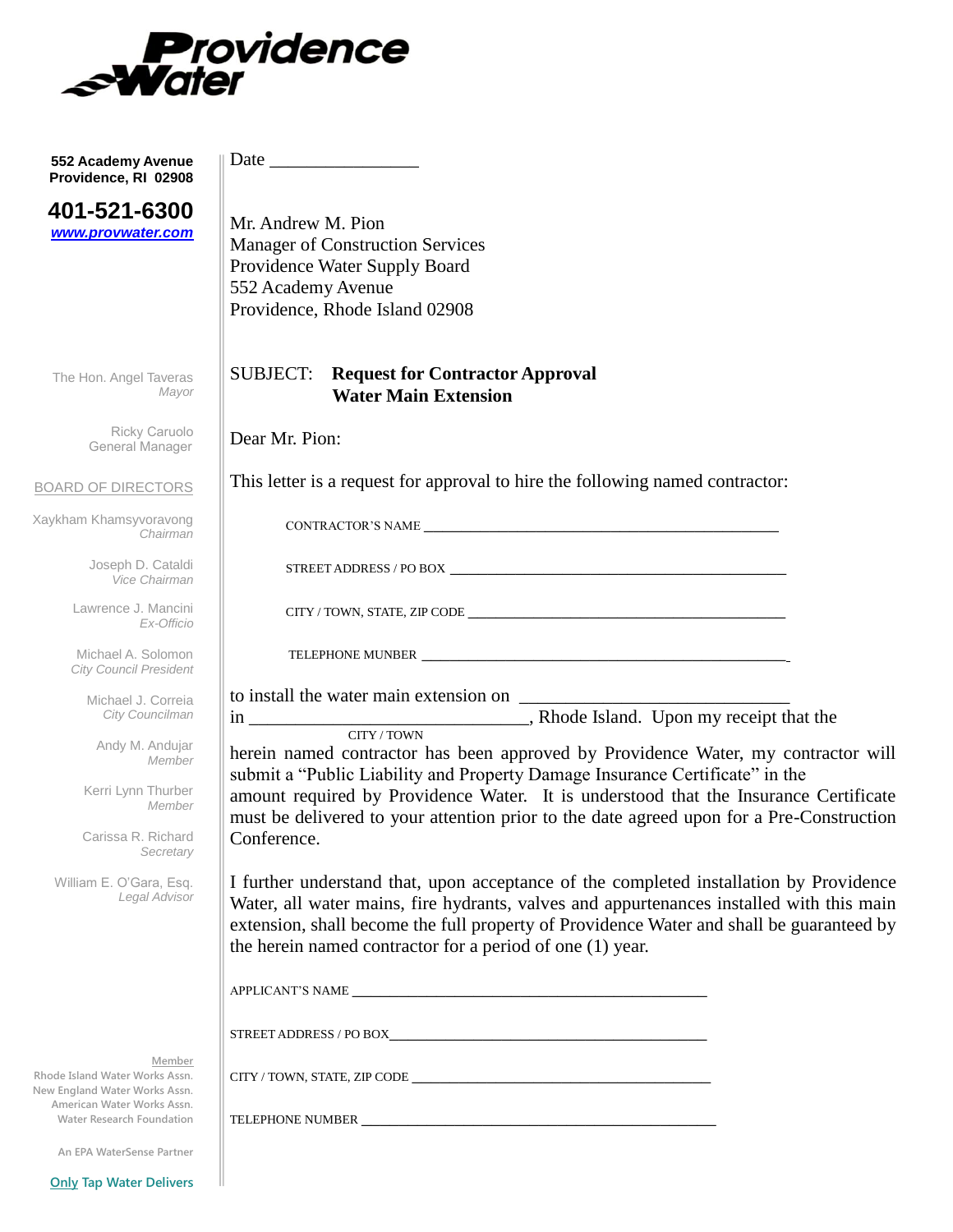

**401-521-6300** *www.provwater.com*

# **PROVIDENCE WATER SUPPLY BOARD BUILDING OFFICIAL ACKNOWLEDGEMENT**

**FORM**

| The Hon. Angel Taveras<br>Mayor                                           | DATE:                                                                                                                                                 |         |          |
|---------------------------------------------------------------------------|-------------------------------------------------------------------------------------------------------------------------------------------------------|---------|----------|
| Ricky Caruolo<br>General Manager                                          |                                                                                                                                                       |         | has made |
| <b>BOARD OF DIRECTORS</b>                                                 | it known to me that a WATER MAIN EXTENSION APPLICATION will be                                                                                        |         |          |
| Xaykham Khamsyvoravong<br>Chairman                                        | presented to the Providence Water Supply Board for the following location:                                                                            |         |          |
| Joseph D. Cataldi<br>Vice Chairman                                        |                                                                                                                                                       |         |          |
| Lawrence J. Mancini<br>Ex-Officio                                         | ASSESSOR'S PLAT NO.                                                                                                                                   | LOT NO. |          |
| Michael A. Solomon<br><b>City Council President</b>                       |                                                                                                                                                       |         |          |
| Michael J. Correia<br>City Councilman                                     | <b>STREET</b>                                                                                                                                         |         |          |
| Andy M. Andujar<br>Member                                                 | CITY / TOWN                                                                                                                                           |         |          |
| Kerri Lynn Thurber<br>Member                                              | NAME OF RECORD PLAT                                                                                                                                   |         |          |
| Carissa R. Richard<br>Secretary                                           |                                                                                                                                                       |         |          |
| William E. O'Gara, Esq.<br>Legal Advisor                                  | <b>SUBDIVISION PLAT NAME</b>                                                                                                                          |         |          |
|                                                                           | This action ______ will (please comment below) ______ will not require any extraordinary<br>approvals (zoning and/or subdivision) from the City/Town. |         |          |
|                                                                           | Very truly yours,                                                                                                                                     |         |          |
| Member<br>Rhode Island Water Works Assn.<br>New England Water Works Assn. | <b>Building Official</b>                                                                                                                              |         |          |
| American Water Works Assn.<br><b>Water Research Foundation</b>            | <b>COMMENTS:</b>                                                                                                                                      |         |          |

**An EPA WaterSense Partner**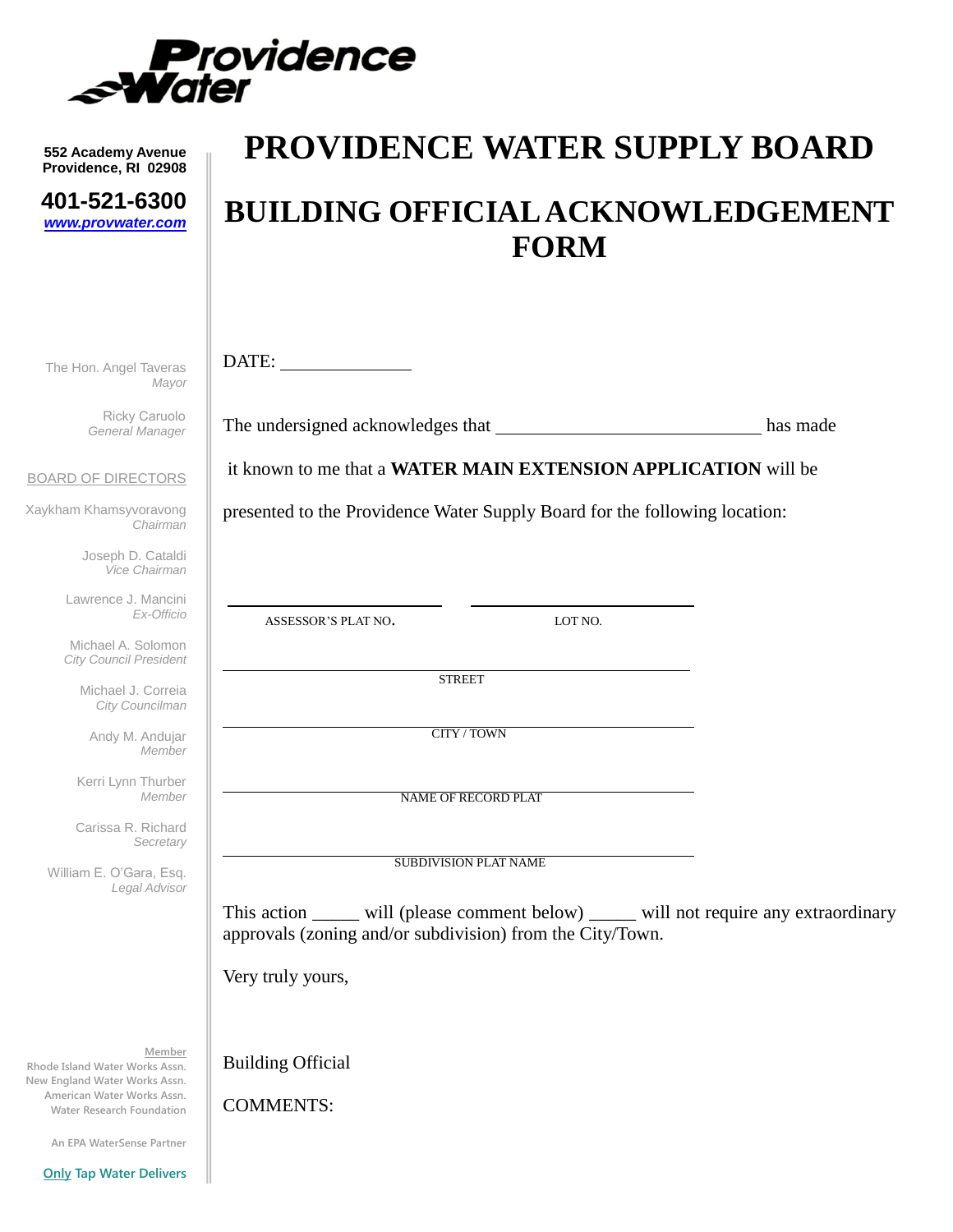

**401-521-6300** *www.provwater.com*

The Hon. Angel Taveras *Mayor*

> Ricky Caruolo *General Manager*

#### BOARD OF DIRECTORS

Xaykham Khamsyvoravong *Chairman*

> Joseph D. Cataldi *Vice Chairman*

Lawrence J. Mancini *Ex-Officio*

Michael A. Solomon *City Council President*

> Michael J. Correia *City Councilman*

Andy M. Andujar *Member*

Kerri Lynn Thurber *Member*

Carissa R. Richard *Secretary*

William E. O'Gara, Esq. *Legal Advisor*

**Member Rhode Island Water Works Assn. New England Water Works Assn. American Water Works Assn.**

**An EPA WaterSense Partner**

**Only Tap Water Delivers**

**Water Research Foundation** 

## **PROVIDENCE WATER SUPPLY BOARD**

## **DEPARTMENT OF PUBLIC WORKS ACKNOWLEDGEMENT FORM**

DATE: The undersigned acknowledges that has made has made it known to me that a **WATER MAIN EXTENSION APPLICATION** will be presented to the Providence Water Supply Board for the following location: ASSESSOR'S PLAT NO. LOT NO. **STREET** CITY / TOWN NAME OF RECORD PLAT SUBDIVISION PLAT NAME This action \_\_\_\_\_ will (please comment below) \_\_\_\_\_ will not require any extraordinary approvals (zoning and/or subdivision) from the City/Town. Very truly yours,

Department of Public Works

COMMENTS: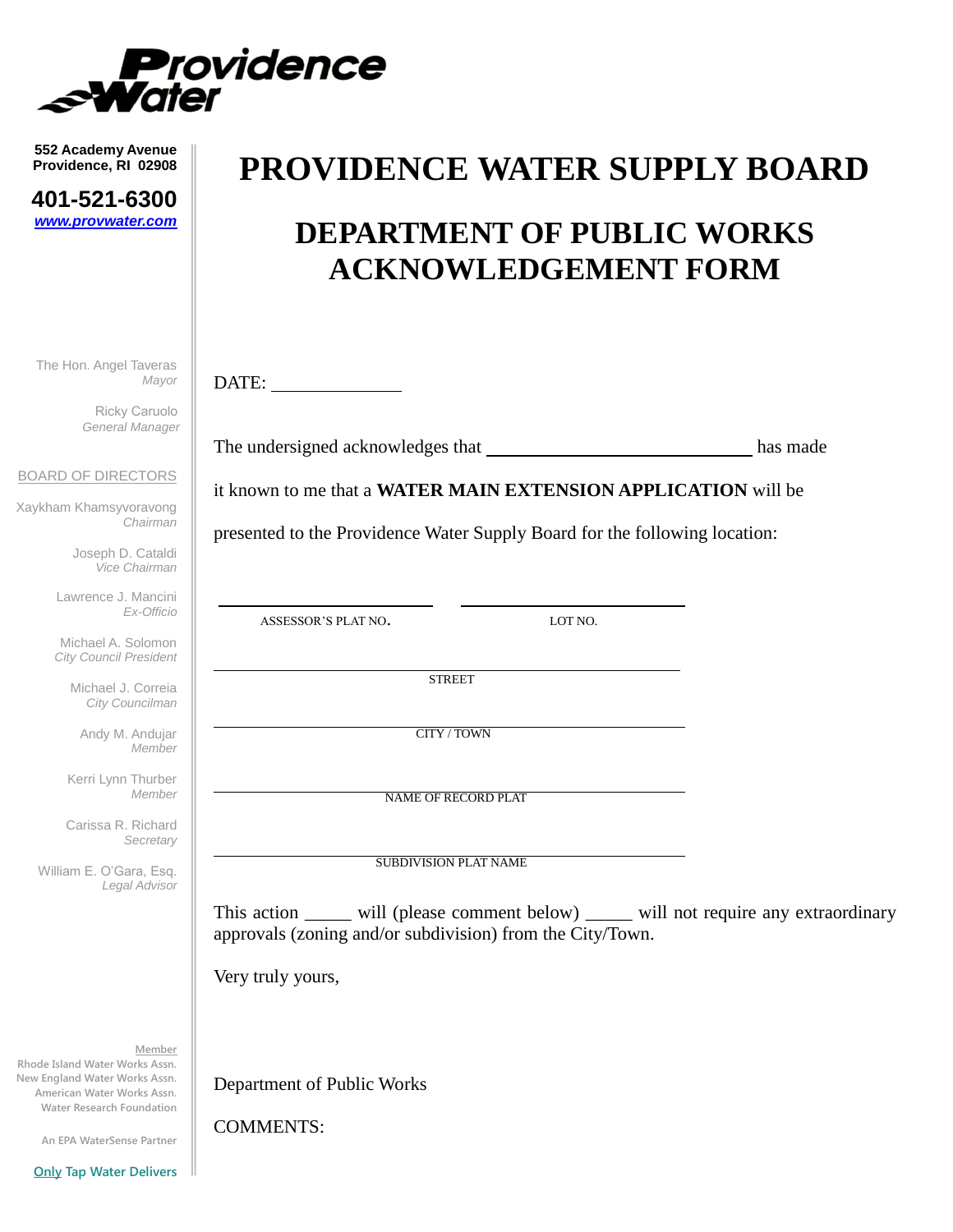

**401-521-6300** *www.provwater.com*

The Hon. Angel Taveras *Mayor*

> Ricky Caruolo *General Manager*

#### BOARD OF DIRECTORS

Xaykham Khamsyvoravong *Chairman*

> Joseph D. Cataldi *Vice Chairman*

Lawrence J. Mancini *Ex-Officio*

Michael A. Solomon *City Council President*

Michael J. Correia *City Councilman*

Andy M. Andujar *Member*

Kerri Lynn Thurber *Member*

Carissa R. Richard *Secretary*

William E. O'Gara, Esq. *Legal Advisor*

**Member Rhode Island Water Works Assn. New England Water Works Assn. American Water Works Assn. Water Research Foundation** 

**An EPA WaterSense Partner**

### **PROVIDENCE WATER SUPPLY BOARD**

### **MAIN EXTENSION APPLICANT'S AGREEMENT**

Date \_\_\_\_\_\_\_\_\_\_\_\_\_\_\_\_\_\_\_ Ref No.\_\_\_\_\_\_\_\_\_\_\_\_\_\_\_\_\_\_

In the event the water main that I or my contractor installs at:

\_\_\_\_\_\_\_\_\_\_\_\_\_\_\_\_\_\_\_\_\_\_\_\_\_\_\_\_\_\_\_\_\_\_\_\_\_

should need to be changed in horizontal or vertical alignment, as a result of realignment of the roadway or any other unforseen reason after the main is installed, I shall be responsible for making changes required by Providence Water to bring the main into conformity with Providence Water policies and standards in effect at the time.

\_\_\_\_\_\_\_\_\_\_\_\_\_\_\_\_\_\_\_\_\_\_\_\_\_\_\_\_\_\_\_\_\_\_\_\_\_\_\_\_\_\_\_\_\_\_\_\_\_\_\_ APPLICANT'S PRINTED NAME

\_\_\_\_\_\_\_\_\_\_\_\_\_\_\_\_\_\_\_\_\_\_\_\_\_\_\_\_\_\_\_\_\_\_\_\_\_\_\_\_\_\_\_\_\_\_\_\_\_\_\_\_\_\_\_\_\_\_\_\_\_\_\_\_\_\_\_\_ APPLICANT'S SIGNATURE

PROJECT LOCATION CITY / TOWN

\_\_\_\_\_\_\_\_\_\_\_\_\_\_\_\_\_\_\_\_\_\_\_\_\_\_\_\_\_\_\_\_\_\_\_\_\_\_\_\_\_\_\_\_\_\_\_\_\_\_\_\_\_\_\_\_\_\_\_\_\_\_\_\_\_\_\_\_\_\_\_\_\_\_\_\_